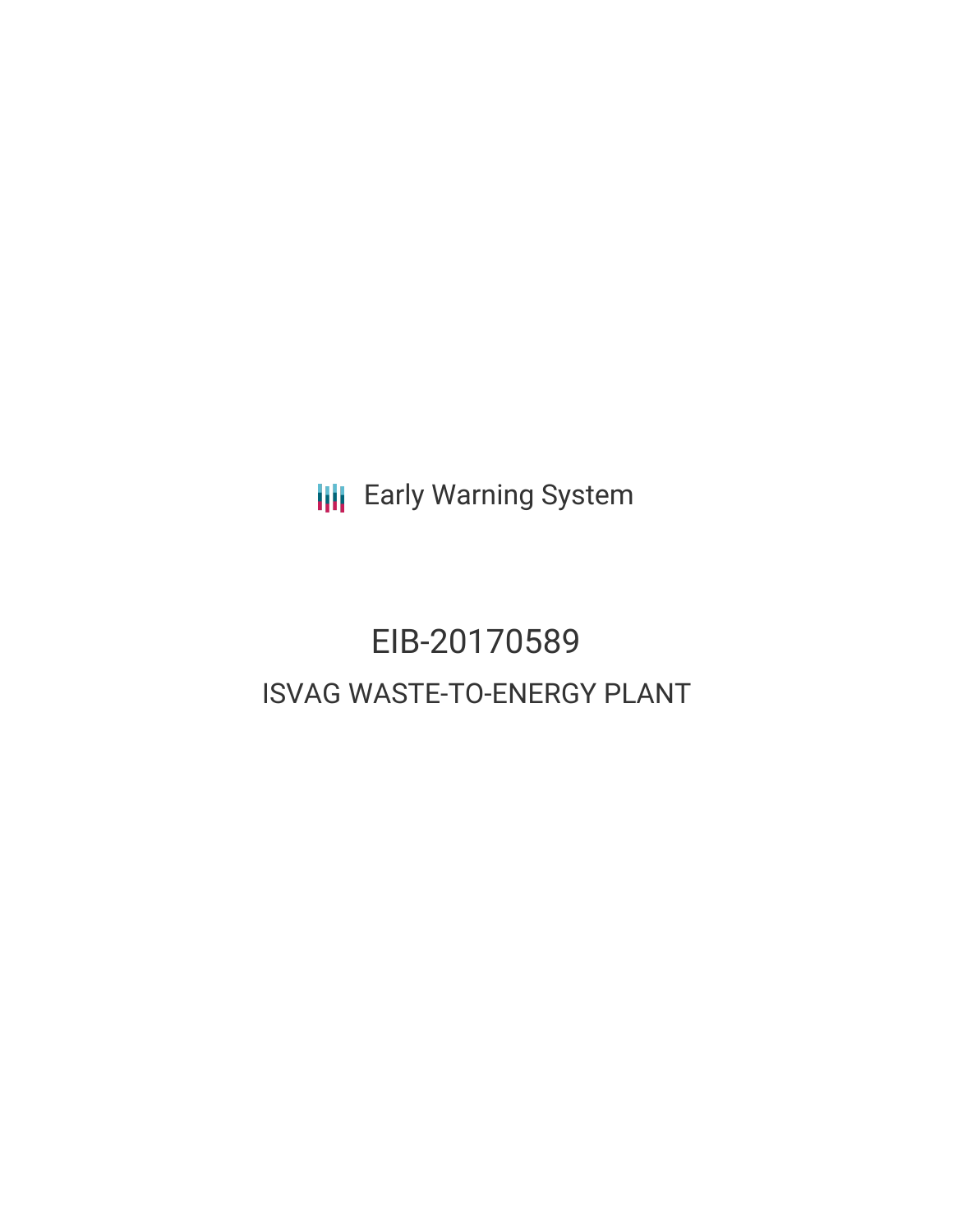

#### **Quick Facts**

| <b>Countries</b>              | Belgium                                                               |
|-------------------------------|-----------------------------------------------------------------------|
| <b>Specific Location</b>      | Antwerp                                                               |
| <b>Financial Institutions</b> | European Investment Bank (EIB)                                        |
| <b>Status</b>                 | Proposed                                                              |
| <b>Bank Risk Rating</b>       |                                                                       |
| <b>Borrower</b>               | INTERCOMMUNALE VOOR SLIB- EN VUILVERWIJDERING VAN ANTWERPSE GEMEENTEN |
| <b>Sectors</b>                | Energy, Water and Sanitation                                          |
| <b>Investment Type(s)</b>     | Loan                                                                  |
|                               |                                                                       |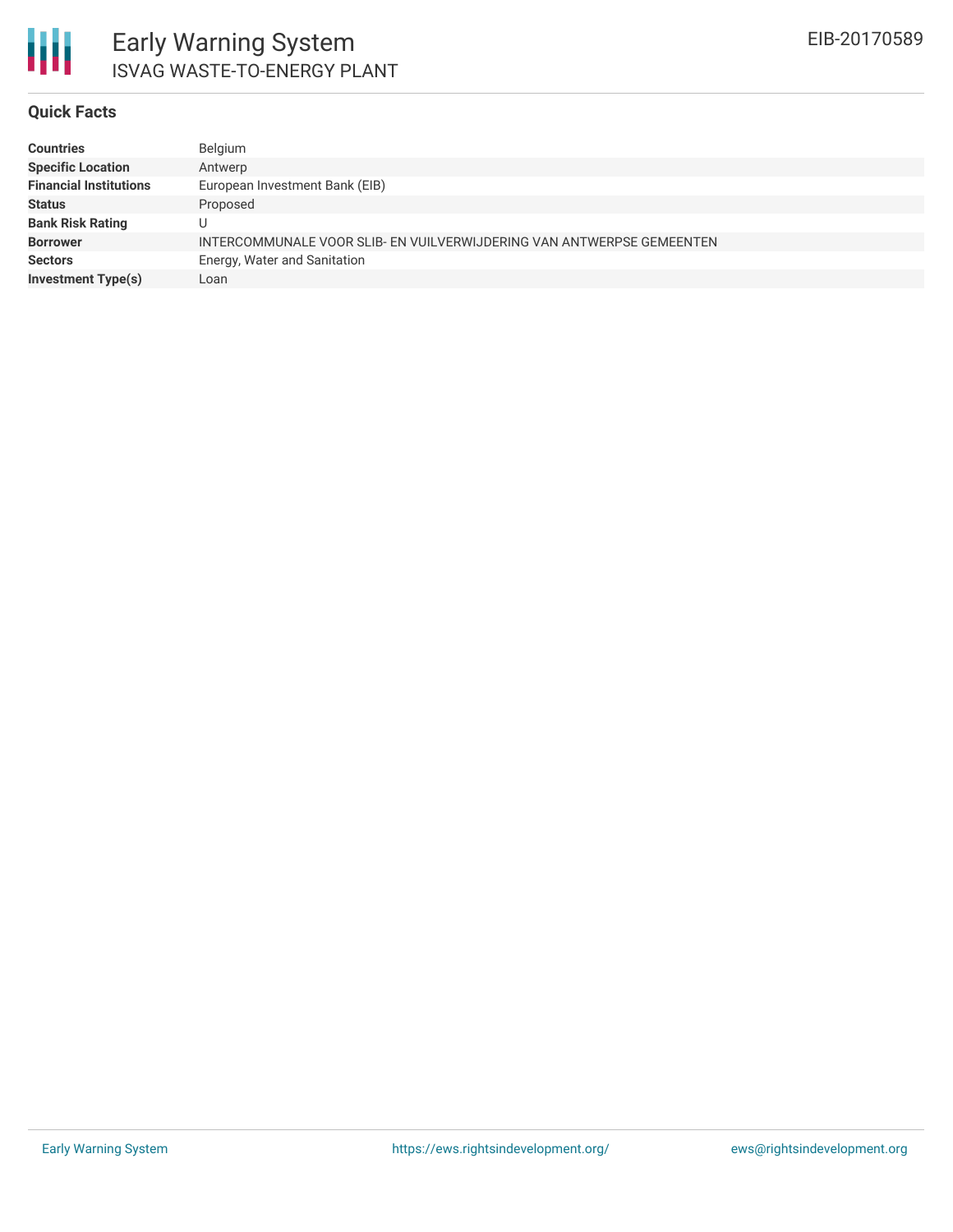

## **Project Description**

This project finances the design, construction, operation and maintenance of a large-scale municipal solid waste incineration plant with a capacity of up to 200 000 t/year, co-generating heat and electricity, located in Antwerp, Belgium.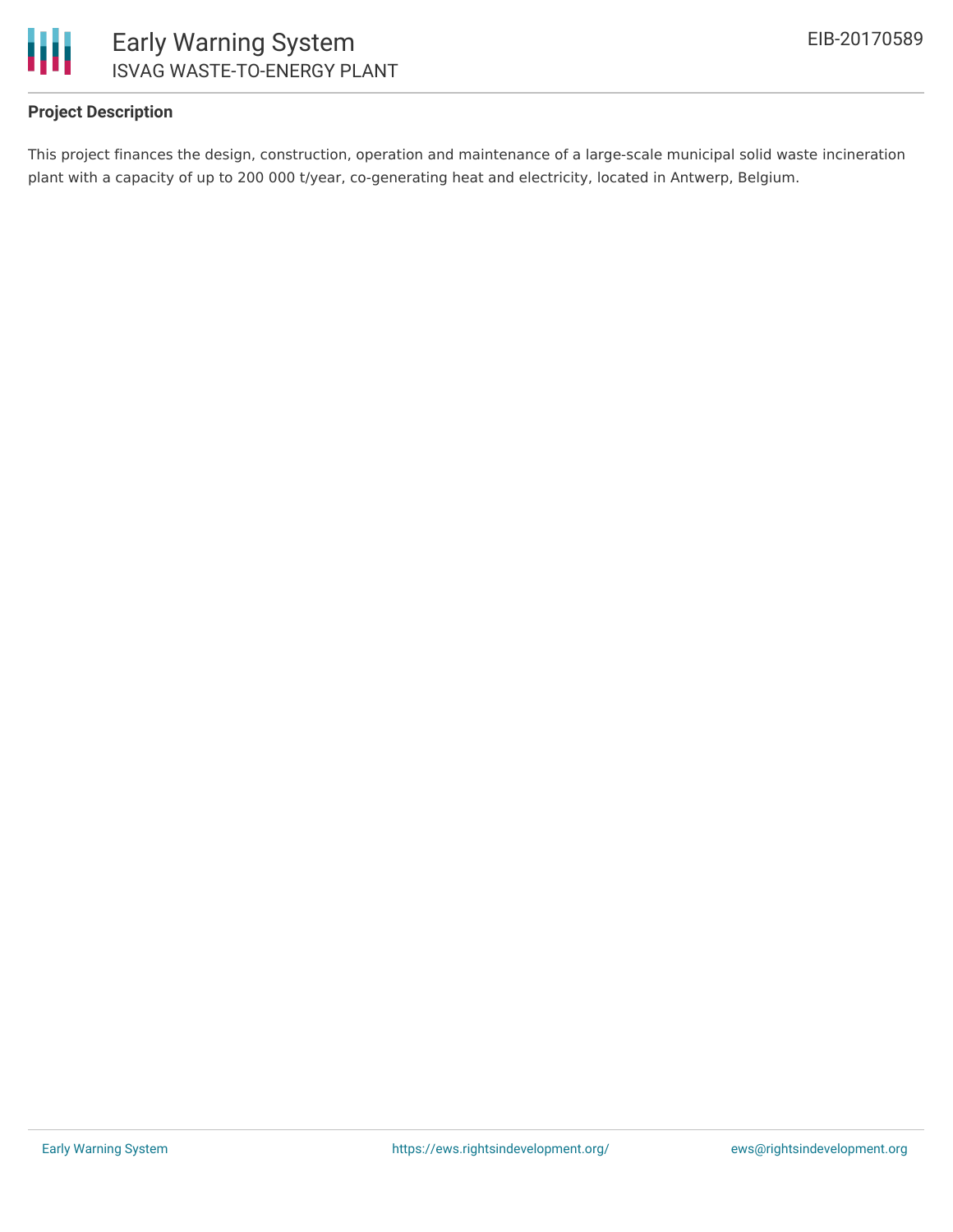

## **Investment Description**

European Investment Bank (EIB)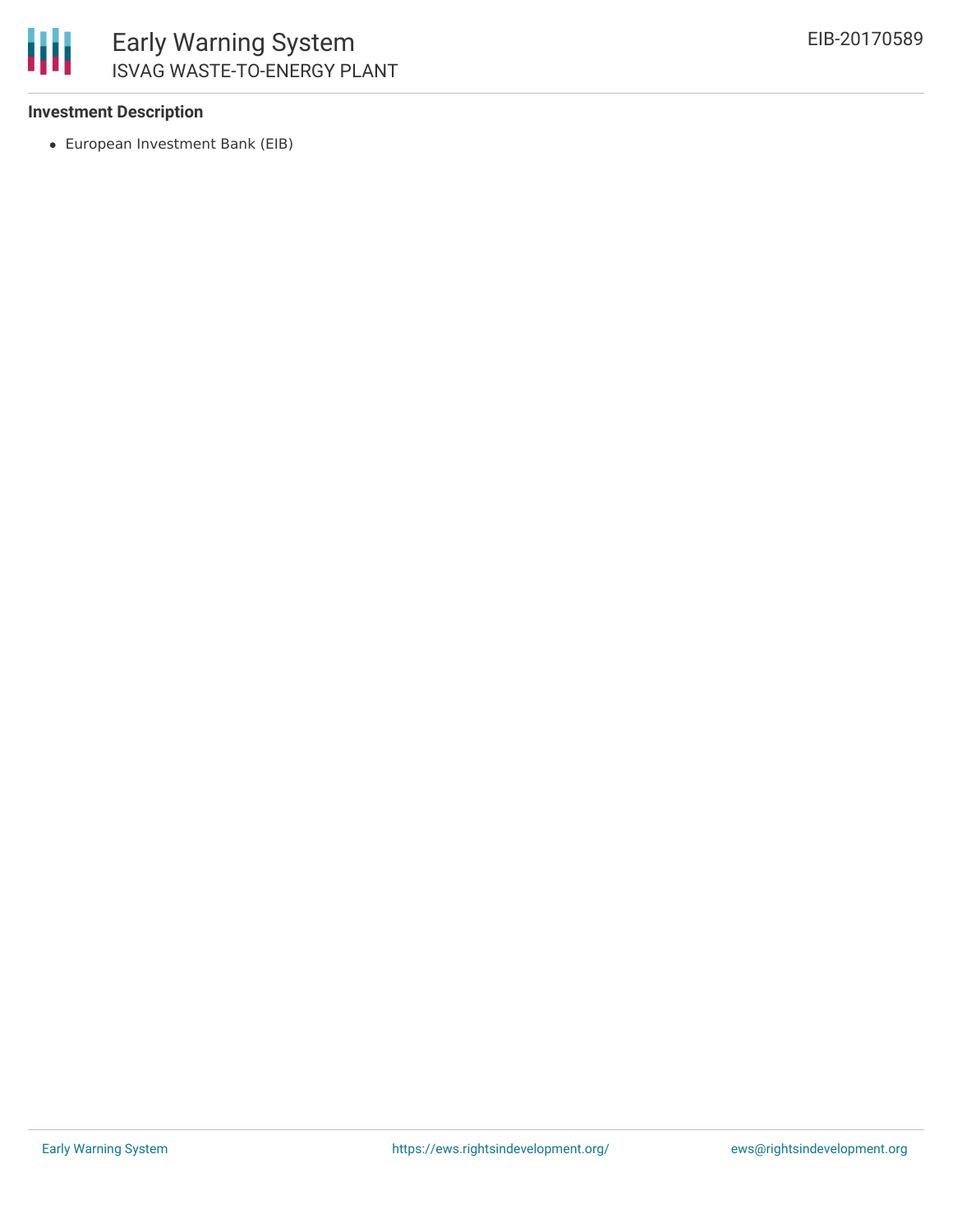

# Early Warning System ISVAG WASTE-TO-ENERGY PLANT

| <b>Private Actor 1 1 Role</b> | <b>Private Actor Private Actor</b> | 1 Sector                 |        | <b>Relation Private Actor 2</b>                                         | <b>Private Actor Private Actor</b><br>2 Role | 2 Sector |
|-------------------------------|------------------------------------|--------------------------|--------|-------------------------------------------------------------------------|----------------------------------------------|----------|
|                               | $\overline{\phantom{0}}$           | $\overline{\phantom{0}}$ | $\sim$ | Intercommunale Voor Slib-en Vuilverwijdering Van Antwerpse<br>Gemeenten | Client                                       | $\sim$   |